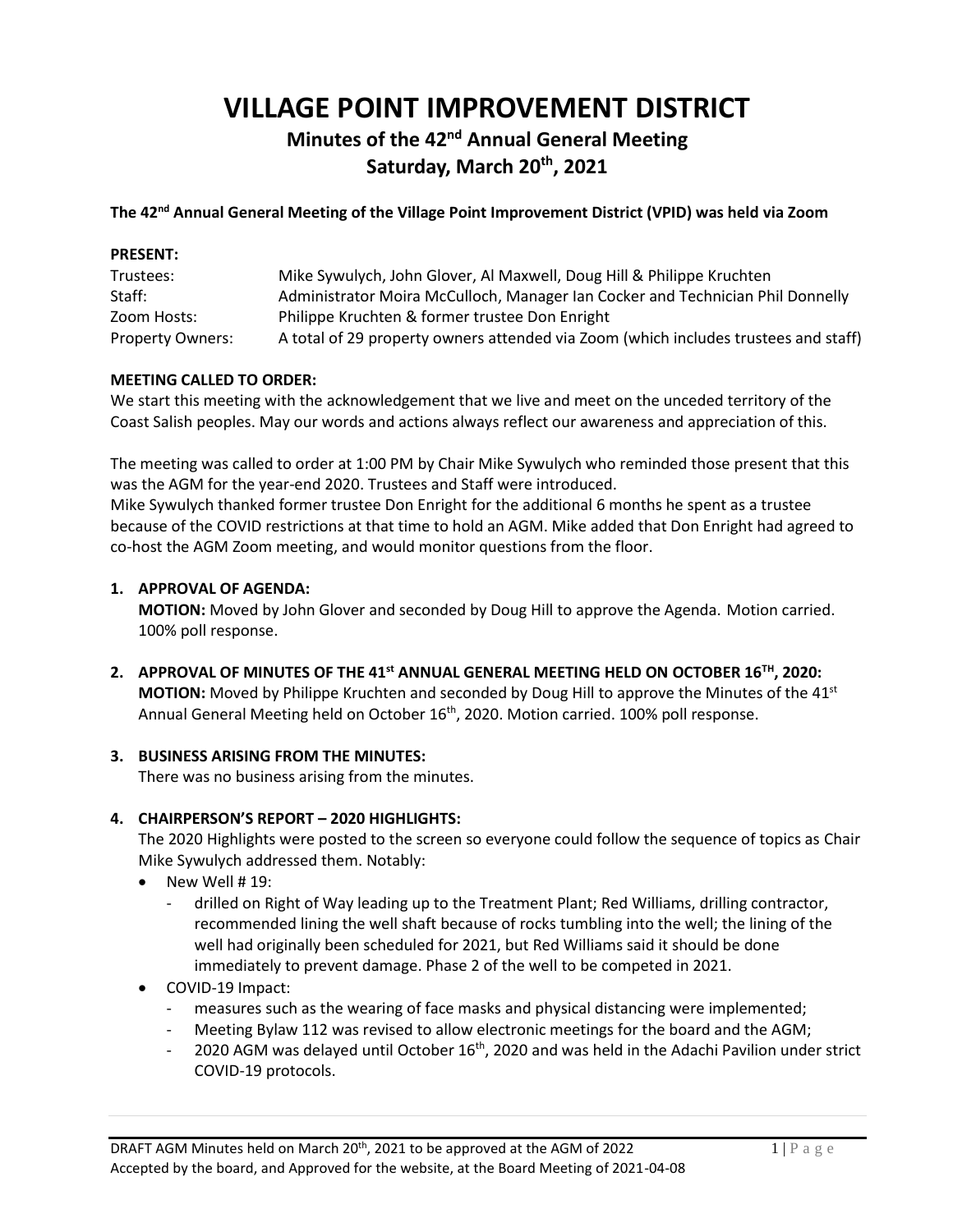- Water Consumption in 2020:
	- 5.7 million US gallons was used in 2020, an increase of 8% over 2019. It appeared that more homeowners chose to stay on Mayne Island to ride out the pandemic
- Trucked-in Water:
	- three truckloads of water were brought in. The unusually high summer water consumption reduced water storage levels creating concern leading up to what is traditionally a high-usage period over the Labour Day weekend. A further complication was that the water supplier had a 10-day waiting list, so unlike past years, water couldn't be brought in overnight if required. A decision had to be made rather quickly, so 3 truckloads were ordered ahead of time.
- Leaks in 2020:
	- 18 leaks were detected and corrected, 13 of which were on private property. The total water lost due to leaks was about 25,500 US gallons or only about 0.44% of our total water usage. Ian Cocker and Phil Donnelly continue to isolate and fix leaks in a very efficient manner. Leaks on private property are easier to find, because corporation and curb stops can be shut off. Leaks within the infrastructure are more difficult to find.
- Filtering at the Treatment Plant: fixed in January 2020
- Landowner Forum:
	- First ever Forum held in November 2020 with a summary report posted to the website. Next Forum scheduled for Saturday, May 8<sup>th</sup> at 11:00 am via Zoom
- 319 Mariners Way:
	- We continue to communicate with government officials over the issue of this property which is owned by the BC Government, and consequently, is not available for development and VPID are unable to collect taxes. This has been going on for a significant number of years and VPID has lost over \$6,000 in tax revenue as a result. VPID will continue to monitor this issue.
- Metering Committee:
	- was resurrected as of the AGM in 2020 and has been very active
	- Chair Mike Sywulych handed over to Trustee Al Maxwell, Metering Committee Chair, to report further
	- Al Maxwell said the committee met under the Terms of Reference agreed to by the board
	- name recently changed to Water Conservation & Metering Committee
	- committee member qualifications and skill sets summarized as: critical thinking, understanding of detailed work, budgeting and futuristic planning
	- Al Maxwell thanked the committee for its intensive commitments over the past 6 months, and introduced the current committee, namely trustees Philippe Kruchten and John Glover, and property owners Olivia Kajander, Avon Mersey, Mike Jones and David Boal
	- work has culminated in a full Committee Report, a Survey and an Executive Summary, all of which are available on the VPID website at vpid.ca
	- Three (3) Recommendations to the board have been enacted:
		- 1. Reduce consumption by 12% over 2020. That is, down to 55 US Gallons (210 Liters) per day per household *on average over the year and the entire district.* Al emphasised that there was not an expectation that individuals would hit the 55 USG mark
		- 2. Fact-checking and outreach over the upcoming year on water conservation (namely, the facts, asking the questions), current operations (namely, that we develop what the facts are from the questions property owners had on the survey or by asking us questions, and develop answers that have been posted to the website), and meters
		- 3. Put metering issue to a formal vote at the 2022 AGM, which gives the committee a year to gather information, and to try different metering options. Currently attempting to have three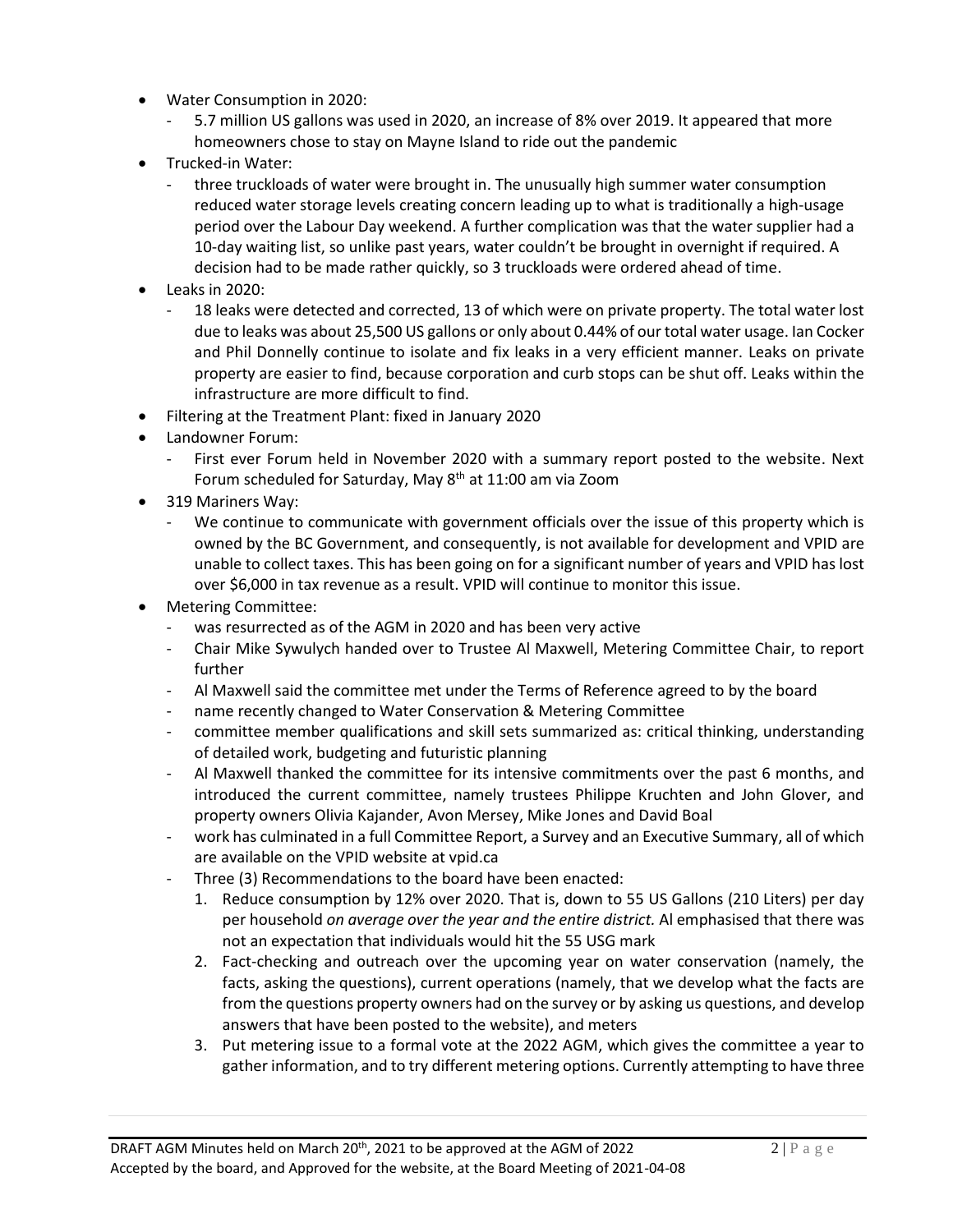companies provide us with testing meters, and although they have agreed, we have not received the physical items yet.

#### **5. AUDITOR'S REPORT:**

Chair Mike Sywulych reminded everyone that the full Audit Report was available on the website; that he had selected a few pages that would be shown on the screen:

- Statement of Operations: referenced information on this sheet regarding Sewer and Water would be repeated further on in his report with more explanation: Amortization – typically VPID has not had to present amortization or depreciation as long as we continue to work in a financially prudent manner, particularly as we are still paying off bank loans and Interest on Long Term Debt. Figures that will be referenced further on in the report will include the paydown of the loans as well as the interest.
- Accounts Payable and Accrued Liabilities: The amount of \$8,000 in 2020 was carried over because the \$4,500 in 2019 for the cost of the audit report, had been understated
- Bank Loans: Mike provided details of the paydown on each loan, and commented that a significant amount had been paid down over the past 6 years, and that the difference between 2019 to 2020 showed a reduction of \$241,000.
- Accumulated Surplus (Debt): Operating Surplus and Reserve funds for Sewer and Water are shown here as a deficit because they do not take into account the bank loans. Mike to address this later on in the presentation, when the outstanding balance on the bank loans will be added. Note that the Operating Deficit has been reduced by \$28,348 this past year.

Q: David Boal asked: regarding depreciation and amortization – can be helpful in terms of estimating replacement costs. Is this true of VPID?

A: Chair Mike Sywulych replied: depreciation and amortization only came into play a number of years ago, so it had been basically ignored. Because VPID has been prudent in managing its affairs, the Ministry has not pushed the issue, but once the loans are paid off, there is an expectation that we will pay more attention.

#### **6. MOTION TO APPOINT AUDITOR FOR 2021:**

Chair Mike Sywulych commented that VPID had received good service from our auditor and suggested carrying on with the firm, and asked for a motion to approve the Auditor for 2021. **MOTION:** Moved by Philippe Kruchten and seconded by Doug Hill that the firm of Paterson Henn CPA be appointed as Auditor for the year 2021. Motion carried. 100% poll response.

### **7. FINANCIAL RESULTS FROM 2020:**

Chair Mike Sywulych commented that the results are presented in a similar manner as been used for a number of years:

- Sewer Operating:
	- Revenue pretty much on budget
	- Expenses down about \$5,000, in part because the septic fields were not flushed because of COVID-19 restraints, but it will have to be addressed in 2021, so expenses will be a little higher in 2021 as a result.
	- Consequently, there was a surplus of \$10,471 which brought the Accumulated Operating Deficit down to \$4,442. We are budgeting to eliminate the operating deficit in 2021.
- Sewer Taxes and Reserve:
	- Loan repayment of \$150,000, which brought the Reserve Fund down from \$133,000 to \$86,347. We ended the year above budget for Net Reserves.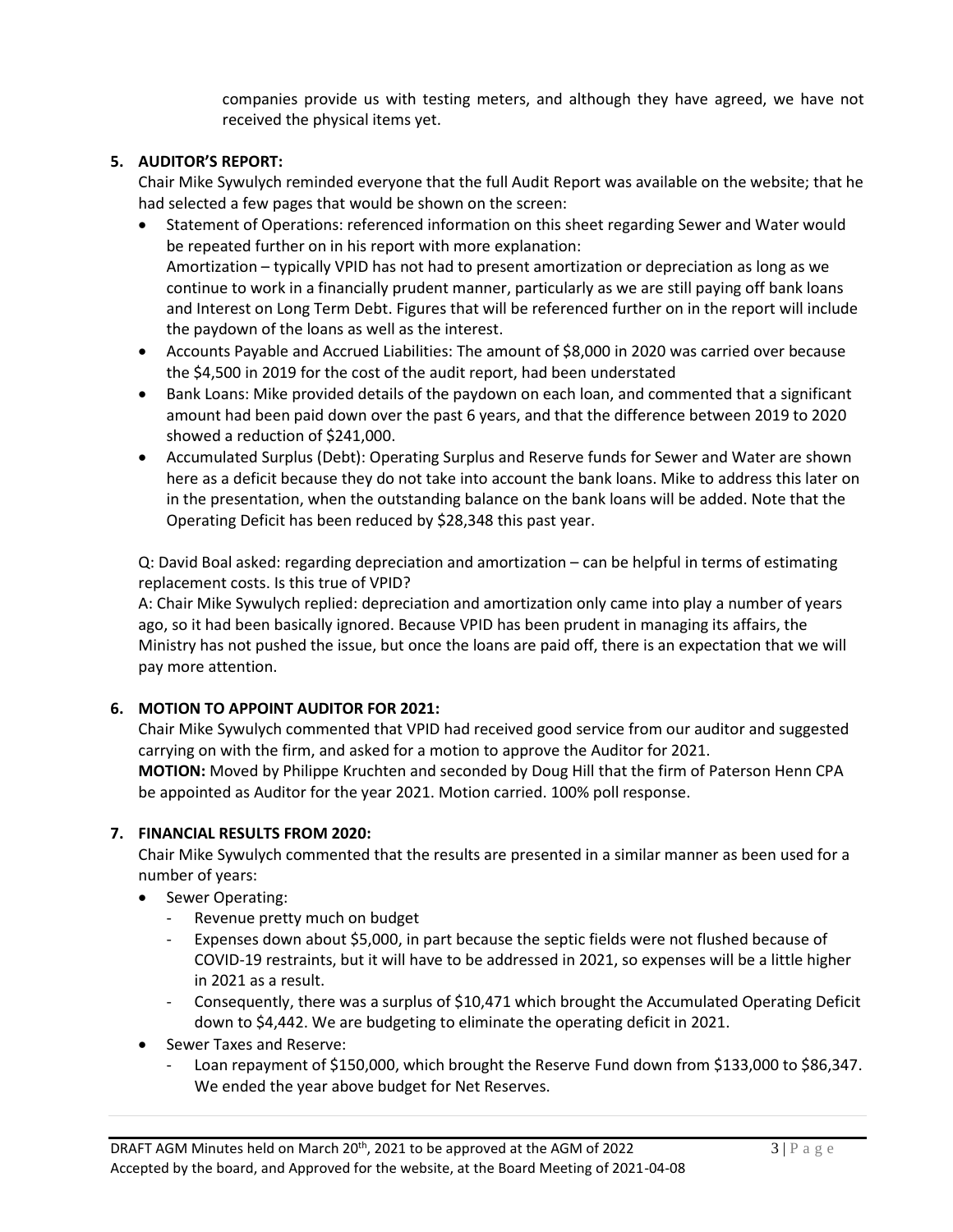- Water 2020 Capital Expenditures:
	- Well 19: \$9,512 over budget thought we might only have to drill to 350 ft but had to drill to 440 ft. There were loose rocks in the shale that had to be drilled through and Red Williams, the driller, said the well should be lined to prevent damage from falling rocks. That means lining the well will not be a 2021 expense.
	- Well Pumphouses: put in filter systems to eliminate some of the manganese at source; very successful because the filters removed the manganese before the water gets into the green sand filters
	- Alarm System: if there is a sudden outflow of water due to an unusual event, an alarm will trigger on Water Manager Ian Cocker and Technician Phil Donnelly's cell phones to identify that there has been a sudden surge of water, allowing them to investigate if it's a usage issue, or a major leak. It's been a real bonus to VPID; Ian & Phil did an excellent job installing it.
- Water 2020 Actual vs Budget:
	- Revenue on budget
	- Expenses a bit higher: "legal" refers to audit fees, which were a bit higher than expected, as explained earlier
	- Accumulated Operating Losses reduced by \$17,000
- Taxes and Reserve:
	- balanced through the year
	- repaid the sewer loan of \$100,000
	- Net Reserves at \$517 because more was spent on capital and operating expenses were higher than expected

#### **8. BUDGET FOR 2021:**

Chair Mike Sywulych explained:

- Sewer 2021 Budget:
	- Tolls remain the same as 2020 and taxes reduced by \$313 annually to reflect the reduced mortgage payments caused by the \$150,000 paydown and reduced interest rate
	- 55 properties paying taxes and 53 paying tolls
	- Capital Improvements of \$3,500 to remove problem trees from the west end of the Spinnaker Septic Field. This should have been done when the Spinnaker Field was being built. A very large dead Grand Fir was removed, plus a number of other trees
	- Targeting the elimination of the Operating Deficit by the end of 2021
- Sewer 2021 Budget (2020 Actual and 2021 Budget):
	- 1. Operating:
		- Revenue basically the same
		- Expenses slightly higher as a reflection of doing the septic field flushes
		- Were fortunate in 2020 that we didn't have to replace any pumps, but have budgeted for that eventuality in 2021
		- Anticipating operating expenses to be about \$5,000 more than 2020
		- Net Operating will be about \$4,762 which will eliminate the Accumulated Operating Deficit leaving a Surplus of \$320
	- 2. Taxes and Reserve:
		- Nothing special to report other than the \$3,500 on tree removal, the Net Reserve will show an increase of about \$1,400
- Water 2021 Budget:
	- No increase in annual fees
	- 237 properties paying tolls, and 276 properties paying taxes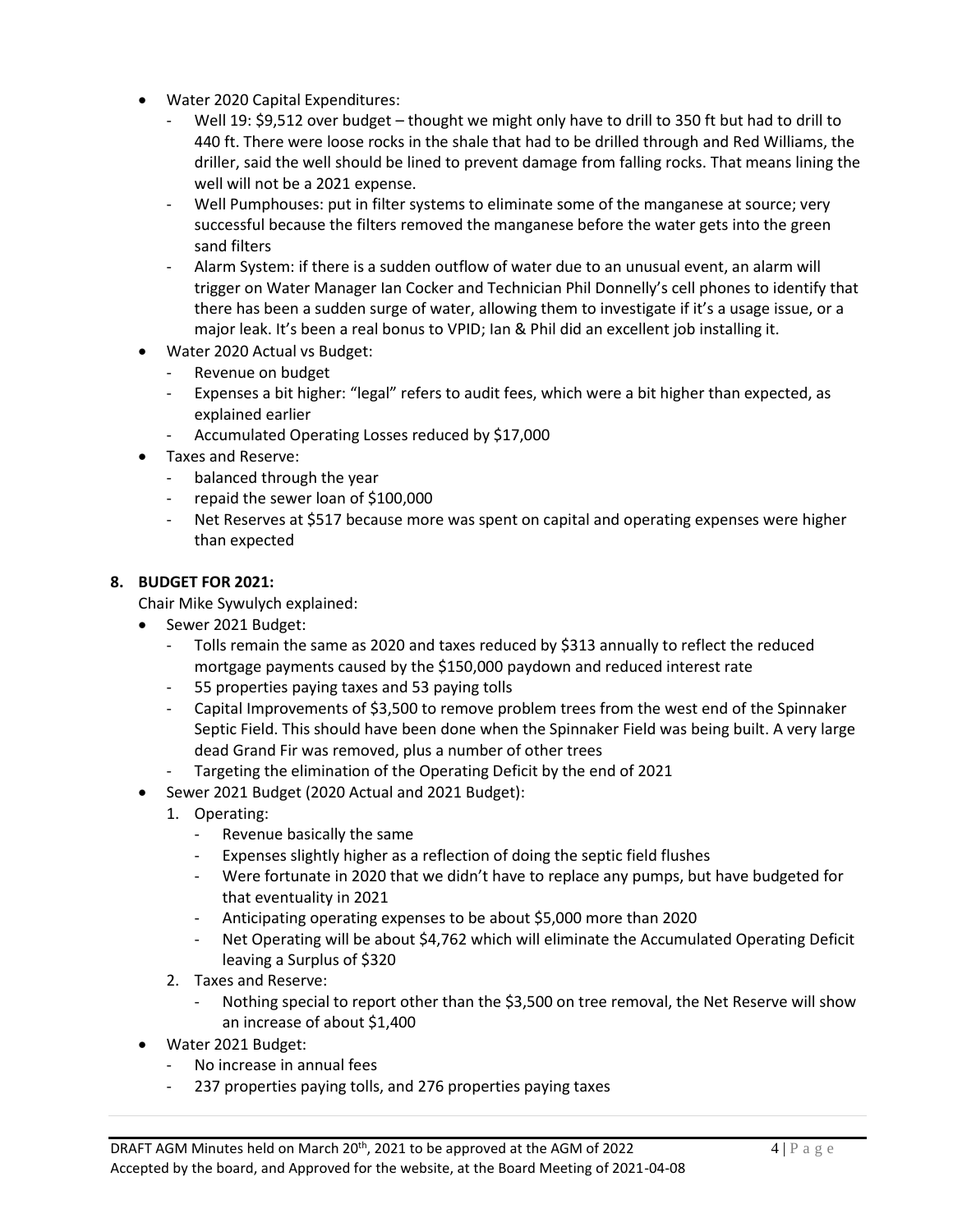- Targeting the elimination of the Accumulated Operating Deficit of about \$143,000 in 3 years
- Pay off the Water Mainline Replacement loan which was expected to be about \$27,000 in April 2021. In fact, it will be slightly over \$24,000, saving us the mortgage payment for the balance of the year in the amount of \$13,500
- Capital Improvements:
	- a. Complete new Well 19: \$14,700
	- b. Spare filter for new filtering systems at well heads: \$800
	- c. Locate Corporation Stops: \$4,000. We recognized that there were a number of hidden corporation stops that had been the source of some frustration when dealing with a leak;
	- d. Well Standing Water Measuring device: \$500; helps determine what the effect our draining of the well has on the standing water
- Overall Taxes and Tolls remain the same at \$900 annually; tolls to be increased and taxes decreased by the same amount to reduce the Accumulated Operating Deficit
- Water 2021 Budget (2020 Actual and 2021 Budget):
	- 1. Operating:
		- Revenue up by about \$21,000 over 2020 to try to reduce the Operating Deficit
		- Expenses close to 2020
		- Net Operating expected to be close to \$40,000 which will drop the Accumulated Operating Deficit to about \$103,319
	- 2. Taxes and Reserve:
		- One can see the effect of reducing the taxes from \$92,634 in 2020 to \$66,240 for 2021
		- Mortgage on the RBC Loan goes from \$63,707 in 2020 to \$50,774 for 2021 which reflects the paydown of the remaining water mainline loan
		- We budgeted \$27,000 for the paydown of that loan, but it will be just over \$24,000
		- Capital Projects as previously mentioned will be in the range of \$20,000
		- Expect the Renewal Reserve Fund balance to be about \$112,000
		- Net Reserves will improve to \$8,700

#### **9. QUESTIONS FROM THE FLOOR:**

There were no additional questions from the floor.

#### **10. ELECTION OF TRUSTEES:**

Mike Sywulych explained that the Ministry of Municipal Affairs recommended that improvement districts spread out in-person interactions by holding elections separate from AGMs. Accordingly, the inperson election is scheduled to be held at the Adachi Pavilion, Dinner Bay Park between 1:00 -3:00 pm on Saturday, March 27<sup>th</sup>, 2021 and would be conducted with strict adherence to COVID-19 protocols. VPID have two trustee positions available, and three candidates, namely David Boal, former trustees standing for re-election, John Glover and Doug Hill. Each trustee candidate was invited to introduce themselves.

• David Boal:

Summary: Background in physics and chemistry; Professor at Simon Fraser for more than 30 years; issues worked on were astrophysics and biophysics; has participated in various art shows on Mayne Island; been involved on the Metering Committee and has enjoyed spending time at the treatment plant with Ian Cocker & Phil Donnelly; looking ahead in the short-term, trying to get a soil moisture measuring device interested in doing a soil inventory on Mayne and understanding the aquifer situation better. Looking further ahead, is concerned in the change in the building code coming in 2032 and the requirement that changes be net energy zero, and the ramifications of attempting to achieve that (David spoke in some detail about this as a possible Mayne Island Community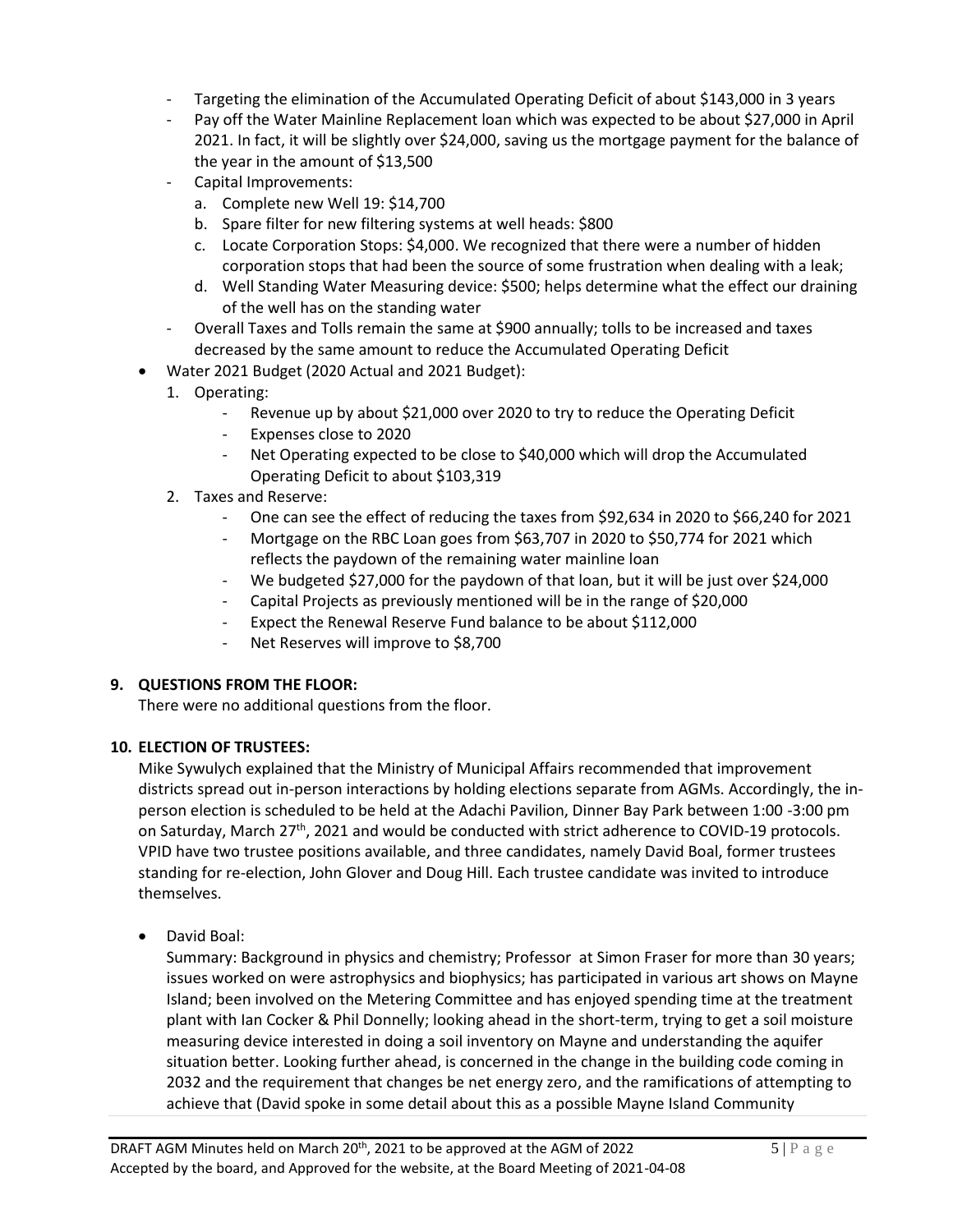initiative). In conclusion, while David has administrative experience, his preferred interests are technical.

• John Glover:

Been a trustee for two years; been a vigorous learning exercise; had hoped to have more time but as a security management consultant, that was not always easy; enjoyed the time with fellow trustees and learnt a lot about the VPID infrastructure; brings critical thinking and consulting expertise that often helps solve the problem rather than throwing money and energy at it.

• Doug Hill:

Currently a trustee on the Village Point Improvement District and running for re-election; also a trustee on the Mayne Island Improvement District and the current Chair. Other Mayne Island activities include being a Duty Officer with the Southern Gulf Islands Emergency Program, and a member of the Mayne Island Lions Club. Background is as an Electrical Technologist, now retired; worked in the electrical power industry for over 44 years; spent more than 25 years as a board director on a very diverse number of boards; most significant contribution as a trustee over the past two years has been working with Ian Cocker & Phil Donnelly on the development of the leak detection alarm system, which alerts us when there is a large outflow from the plant. Expressed thanks to the staff, Ian, Phil and Moira for the great job they do. Want to urge people to come out to vote on March 27<sup>th</sup>.

Mike Sywulych encouraged everyone to vote on Saturday, March 27<sup>th,</sup> and said that a copy of the meeting package would be available should anyone want a copy; or to let the administrator know; that most of the information was already on the website; and encouraged property owners to make more use of the website.

A reminder of the Landowner Form scheduled for Saturday, May 8th, 2021 at 11:00 am via Zoom.

#### **Additional question/s from the floor:**

Q: Al Wallace asked: Could the election be postponed to arrange a mail-in ballot to accommodate property owners unable to travel to Mayne Island?

A: Administrator McCulloch responded: In recent discussion with the Ministry, we were told it had to be an in-person election. We would likely have to submit a new bylaw to include mail-in ballots Chat: Rosemary Cornell: So change the bylaw today

Chat: Steve Fleck: Are there any not in person options for Trustee voting? We will not be on island next week?

A: Administrator McCulloch responded: in the recent discussion with the Ministry, concern was expressed about delaying elections and prolonging the period a trustee would have to serve beyond the term they agreed to initially. Two trustees agreed to stay on for what amounted to an additional 6 months in 2020 because the province would not allow any public meetings due to the COVID situation. This was offered, but at some cost to their personal plans. At that time the Province were reviewing various regulations to try to manage the changing situation.

Q: Al Wallace asked: did you explain the issue of non-resident property owners when talking to the Ministry?

A: Administrator McCulloch responded: Yes, I did.

A: Administrator McCulloch responded: To the question of writing a bylaw. A bylaw of this type has to be approved and registered by the Inspector of Municipalities and is currently taking about 3 months to be returned.

Q: Al Wallace asked: What about proxies?

Note that this question was not answered immediately, but addressed later on in the Q&A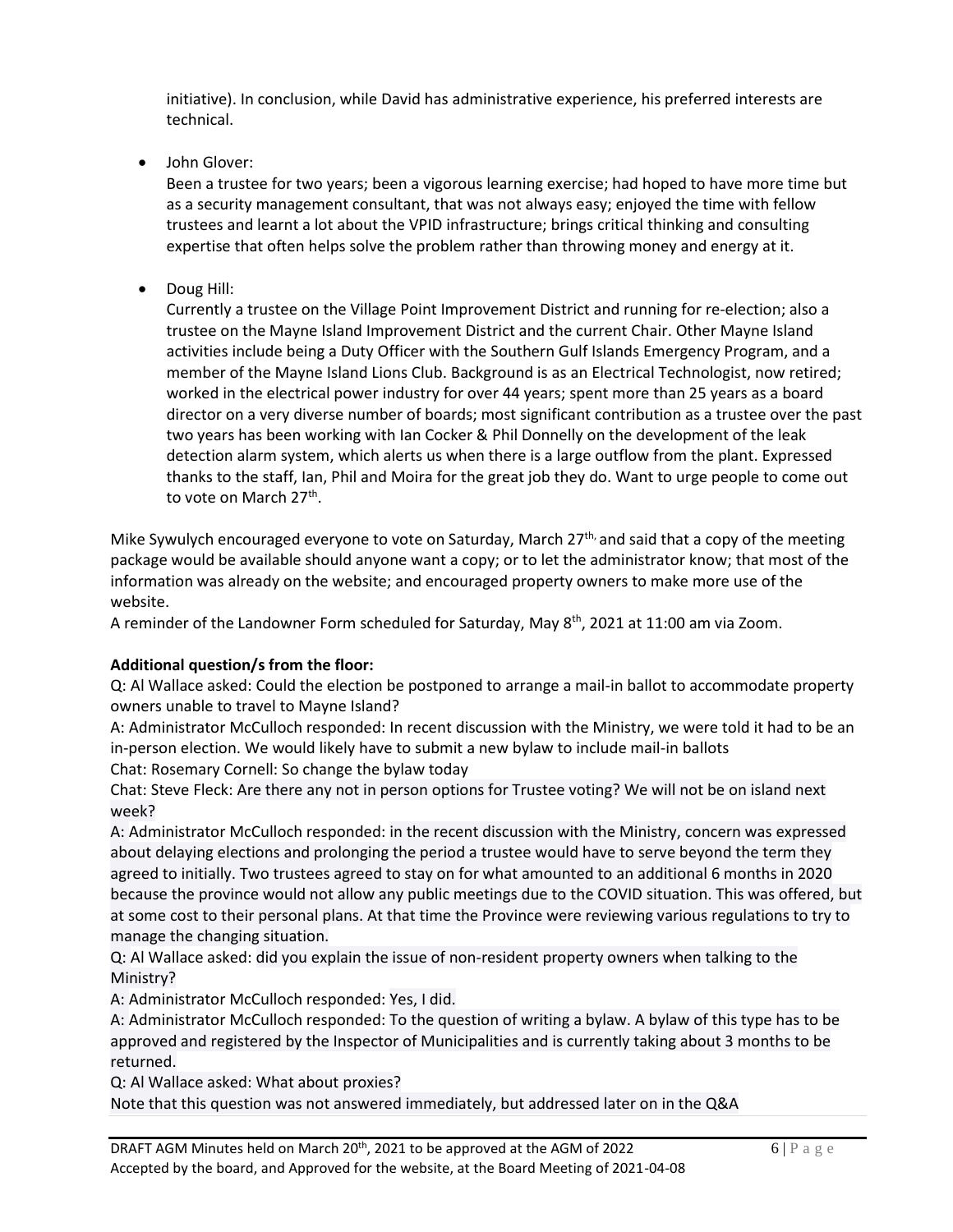Q: Lorne Yeudall asked: How many Corporation Stops are left to find?

A: Manager Cocker responded: Approximately 11. The contractor with the radar detection machine also identified a number on Dalton. The biggest problem with the Mariners leak was because the historical plans were not accurate.

Q: Lorne Yeudall commented: Some corporation stops on Dalton were frozen and Phil Donnelly had said not to close them.

A: Manager Cocker responded: I concur. Those on Mariners were easy to turn.

Q: Lorne Yeudall asked: Leaking mainline valves hinder leak detection. Are they still leaking? Should they be replaced?

A: Manager Cocker responded: No longer leaking. Replacement cost about \$3,500 per valve.

Q: Lorne Yeudall asked: is there a need for additional mainline valves to be installed to facilitate leak detection?

A: Manager Cocker responded: Additional valves are always useful. However, current installations are working very efficiently.

Q: Lorne Yeudall asked: Was the recent Mariners Way leak resolved by finding the corporation stops? A: Manager Cocker responded: Yes. We can isolate a leak in 1½ hours at 2:30 o'clock in the morning. It's the door-to-door that takes the time, checking each curb stops. The leaking corporation stop line was the one that was buried, the leak lasted for 38 days, and 218,800 USG that never surfaced above ground.

Q: Lorne Yeudall asked: Do staff get salary increases and what percentage increase do they get? A: Manager Cocker responded: Increase last September.

Q: Lorne Yeudall asked: is that annual? What is the percentage increase? Does it depend on the budget?

A: Chair Mike Sywulych responded: all staff are on an annual contract which is reviewed in October. Q: Michael Jones asked: The question of a proxy wasn't explicitly addressed in the response. Could the

question be clarified to members that voting by proxy is not available to us?

A: Chair Mike Sywulych invited Trustee Al Maxwell to respond: The issue was discussed with the Ministry some years ago, and published on the VPID web site. The reply hasn't changed. There will be no proxy votes. See website posting here:<https://vpid.ca/a-long-term-plan-for-village-point-improvement-district/>

Don Enright drew attention to a chat that had been posted and not answered:

Chat: Olivia Kajander: Are any of the exiting trustees up for re-election and willing to stay on until we can change the bylaws or be in a better position to travel to Mayne for voting or are the exiting trustees wanting to step down and that is why we need to have the vote next week?

A: Administrator McCulloch replied: a reminder to property owners that ID has to be provided in order to vote. Not certain how the identity of a property owner would be proved with a mail-in ballot. The voter has to be checked off the BC Assessments Roll Data. Not a 100% certain, but suggests that a mail-in ballot is probably not allowed for an improvement district.

Trustee John Glover identified that he was impressed with the qualifications of the other two candidates and was willing to step down, and that should be taken into consideration.

Chair Mike Sywulych responded saying that only he, John, could make that determination, and that all three candidates would be welcomed as trustees.

Trustee John Glover responded that the comments raised by property owners were valid and that he would formally step down as a trustee candidate to avoid the onerous issue of current provincial regulations.

Chair Mike Sywulych thanked Trustee John Glover and declared that David Boal and Doug Hill were declared elected as Trustees by acclamation. Each to serve a three-year term.

Chair Mike Sywulych thanked John Glover for his gesture and commitment to the VPID Board, and welcomed the new Trustee, David Boal and returning Trustee, Doug Hill.

Another unanswered chat question was noticed:

Chat: Steve Fleck: I have a more specific restriction question (which likely has history I am unaware of). Why